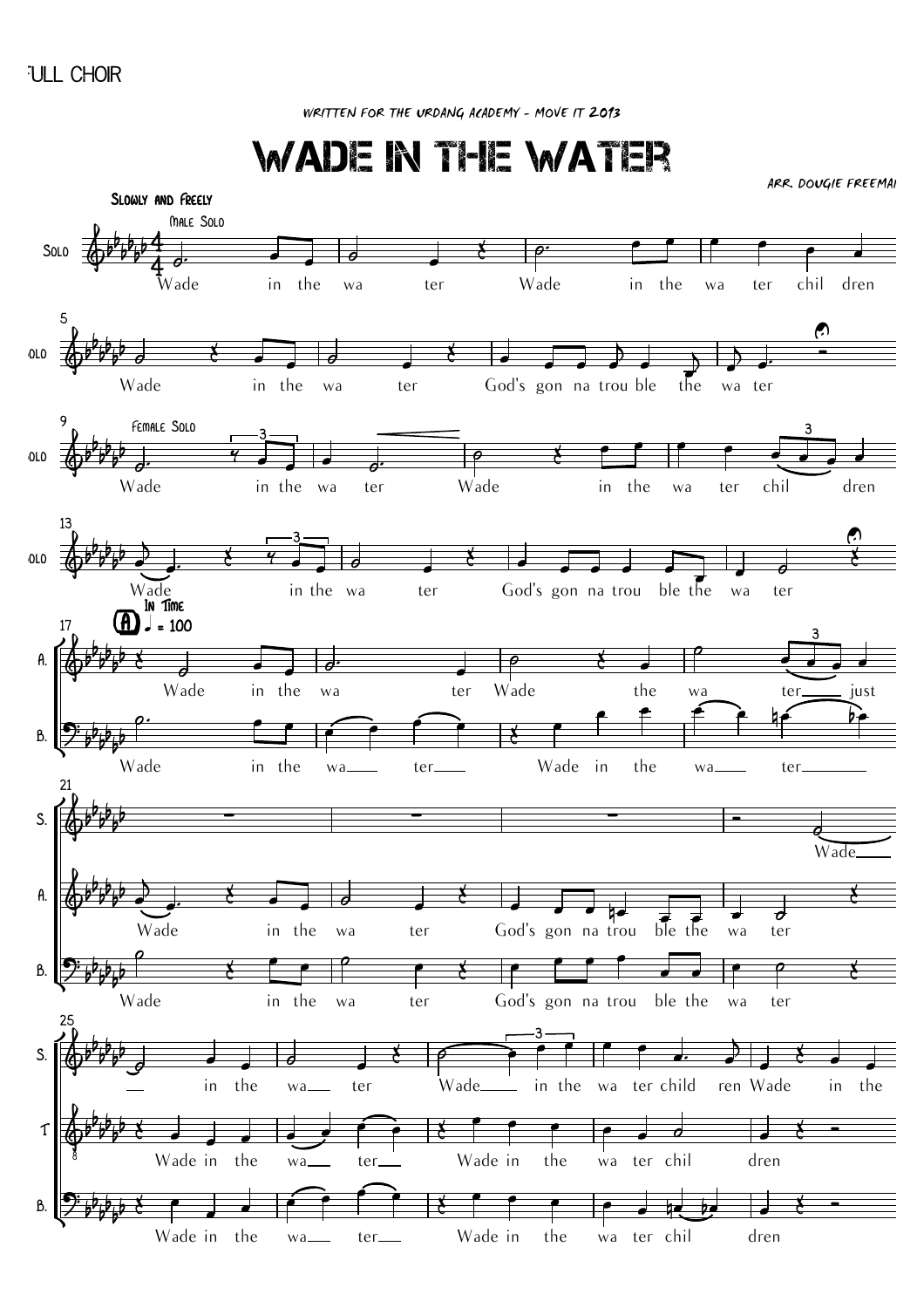2 **FULL CHOIR**